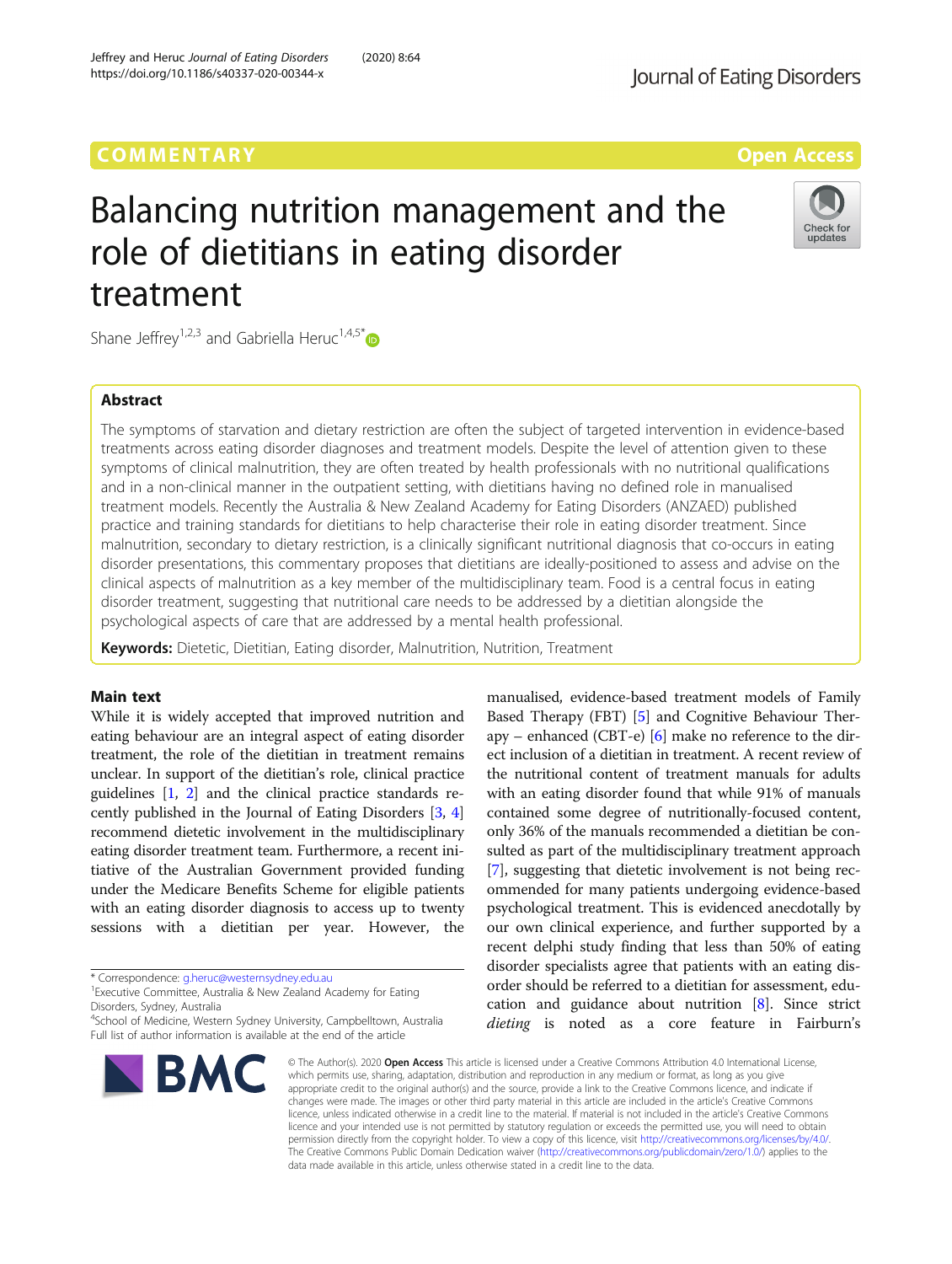transdiagnostic model of eating disorders [[9](#page-2-0)], why is the dietitian not integrated into the core of all treatment manuals?

Dietary restriction often demands urgent weight restoration, education about the effects of starvation and minimisation of medical risk. For this reason, it is proposed that when we are treating people with an eating disorder, it is very likely we are also treating clinically significant malnutrition. However, since many eating disorder specialists do not believe dietetic care is neces-sary for all patients with an eating disorder [\[8](#page-2-0)], clinical malnutrition may be inadequately treated without referral to a clinician skilled in nutritional management. Furthermore, the clinical skills of the dietitian are superseded in evidence-based treatment manuals by parents who are charged with nutritionally rehabilitating adolescents in FBT and by the mental health professional collaborating with the patient to improve dietary intake in CBT-e. While parents and mental health professionals are well-positioned to help patients eat more, they are not necessarily equipped with the nutritional knowledge about how to treat malnutrition.

Further highlighting the lack of significance placed on the clinical treatment of malnutrition during treatment, McMaster found that of 22 eating disorder treatment manuals, 60% contained nutritional information not substantiated by evidence [\[7](#page-2-0)]. Dietitians are highly educated at university in human physiology, biochemistry, pathology and eating behaviour, contributing valuable knowledge and insight to the outpatient treatment team. As such, the dietitian is often viewed as essential in the treatment of malnutrition in other medical conditions  $[10]$  $[10]$ , as well as in the more intensive eating disorder inpatient and day program treatment settings [[11](#page-2-0), [12](#page-2-0)]. However, in outpatient eating disorder treatment, the dietitian's role becomes less clear and is often missing in evidence-based, manualised treatments. It could be argued in the treatment of anorexia nervosa that weight gain is often used as a proxy measure for nutritional rehabilitation. However, weight gain is a secondary product of nutritional rehabilitation, in which the body is provided with the nutrients to repair, rebuild and improve physiological functioning. Weight gain itself is a very narrow marker of improved health. In treating malnutrition, dietitians go beyond creating an energy surplus to support weight restoration, by also addressing energy availability, the timing and distribution of macronutrients across the day and optimising opportunities to meet micronutrient needs through dietary change [\[13](#page-2-0)]. It is this focus on dietary quality, and the role it plays in optimising the nutritional rehabilitation process where dietitians can value add in the course of treatment – elevating malnutrition to the significance it deserves and treating it in a clinically relevant manner. With the goals of supporting nutritional rehabilitation and establishing a positive relationship with food, the nutritional care process has much to offer beyond a focus on weight and eating behaviour. Basing malnutrition solely on current body weight threatens to miss severe life-threatening complications of those with a restrictive eating disorder who are not underweight [[14\]](#page-2-0). Malnutrition is also a potential co-morbid presentation requiring comprehensive assessment for all eating disorder presentations irrespective of diagnosis and body size.

As a member of the multidisciplinary team, the role of the dietitian is to identify the severity of malnutrition, the presence of disordered eating habits, and deficits in nutritional skills and knowledge that inhibit the attainment of adequate nutrition. As outlined in the recently published Australia & New Zealand Academy for Eating Disorders (ANZAED) dietetic practice standards [[4\]](#page-2-0), dietitians manage the nutritional care process by facilitating a comprehensive nutritional assessment, formulating a nutritional diagnosis, implementing a nutritional intervention and monitoring progress toward treatment goals through an ongoing evaluation process. Dietitians also assess other common comorbid conditions, such as refeeding syndrome, diabetes mellitus, food allergies, food intolerances, gastrointestinal conditions and osteoporosis. This information is collated to inform the nutritional diagnosis, identifying if the nutritional presentation is associated with eating disorder behaviours and differentiating between disordered eating and that of limited food acceptance.

#### Conclusions

In our clinical experience and supported by recent research, malnutrition in outpatient eating disorder presentations is often not clinically assessed or treated in current evidence-based treatment manuals [\[7](#page-2-0)], and this is of concern. The idea that dietary restriction is a core behaviour across the eating disorder diagnoses necessitates that nutritional rehabilitation rather than weight restoration alone becomes integrated into outpatient eating disorder treatment approaches. Carolyn Costin stated that, "eating disorders are not about the food, but they are about the food" [[15\]](#page-2-0), capturing the need for a multidisciplinary eating disorder treatment team consisting of medical practitioners, mental health professionals and dietitians. One way of conceptualising this model is that the medical care of the patient wraps around the psychological and nutritional care processes to ensure the patient is safe to participate in outpatient care. The nutritional and psychological elements of care can be thought of as being connected by a rubber band, moving in tandem and relative to each other during treatment. If the nutritional progress outpaces the psychological progress (as is often the case in inpatient treatment), the